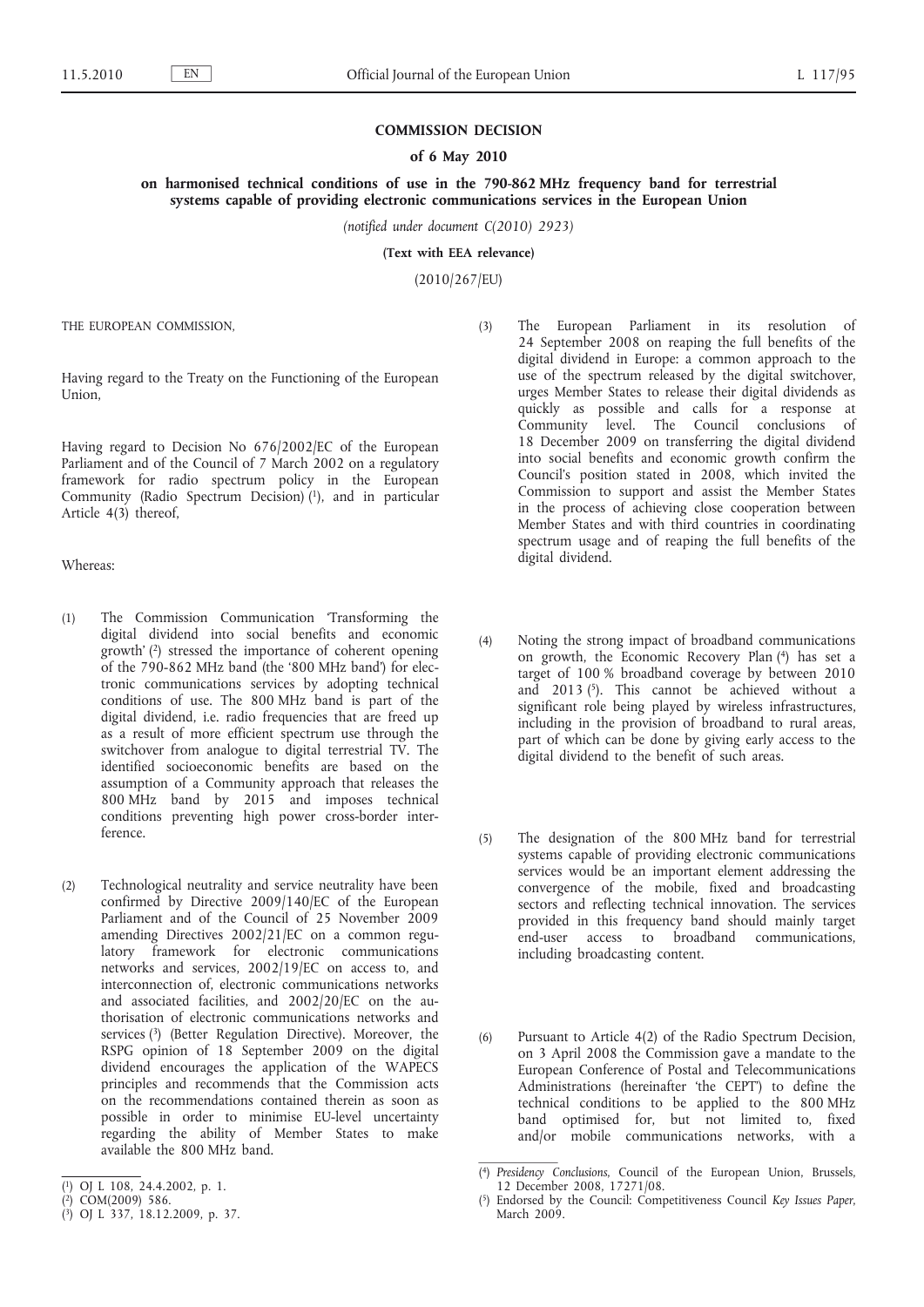particular focus on common and minimal (least restrictive) technical conditions, the most appropriate frequency arrangement and a recommendation on how to handle Programme Making and Special Events (PMSE) services.

- (7) In response to that mandate, the CEPT has adopted four reports (CEPT Reports 29, 30, 31 and 32). These contain technical conditions for base stations and terminal stations operating in the 800 MHz band. Such harmonised technical conditions will facilitate economies of scale without requiring any type of particular technology to be used, based on optimised parameters for the most likely use of the band.
- (8) CEPT Report 29 gives guidance on cross-border coordination issues which are of particular relevance during the coexistence phase, i.e. when some Member States may have implemented the technical conditions optimised for fixed and/or mobile communications networks, while other Member States still have highpower broadcasting transmitters in operation in the 800 MHz band. CEPT considers that the Final Acts of the International Telecommunication Union Regional Radiocommunication Conference for planning of the digital terrestrial broadcasting service in parts of Regions 1 and 3, in the frequency bands 174-230 MHz and 470-862 MHz (GE06 Agreement) provides the necessary regulatory procedures for cross-border coordination.
- (9) CEPT Report 30 identifies least restrictive technical conditions through the concept of Block-Edge Masks (BEMs), which are regulatory requirements aimed at managing the risk of harmful interference between neighbouring networks and are without prejudice to limits set in equipment standards under Directive 1999/5/EC of the European Parliament and of the Council of 9 March 1999 on radio equipment and telecommunications terminal equipment and the mutual recognition of their conformity (1) (the R&TTE Directive). Based on this CEPT Report the BEMs are optimised for, but are not limited to, fixed and/or mobile communications networks using Frequency-Division Duplexing (FDD) and/or Time-Division Duplexing (TDD).
- (10) In cases where harmful interference has been caused or where it is reasonably considered that it could be caused, the measures identified in CEPT Report 30 could also be supplemented by proportionate national measures that could be imposed.
- (11) The avoidance of harmful interference and disturbance to television receiver equipment, including cable TV equipment, may depend on more effective interference rejection in such equipment. Conditions related to

television receiver equipment should be addressed as a matter of urgency within the framework of the Directive 2004/108/EC of the European Parliament and of the Council of 15 December 2004 on the approximation of the laws of the Member States relating to electromagnetic compatibility and repealing Directive 89/336/EEC (2) (EMC Directive).

- (12) The avoidance of harmful interference to television receiver equipment, including cable TV equipment, may also depend on in-block and out-of-band emission limits for terminal stations. Conditions related to terminal stations should be addressed as a matter of urgency within the framework of the R&TTE Directive in line with the elements developed in CEPT Report 30.
- (13) CEPT Report 31 concludes that the preferred frequency arrangement for the 800 MHz band should be based on the FDD mode in order to facilitate cross-border coordination with broadcasting services, noting that such an arrangement would not discriminate in favour of or against any currently envisaged technology. This does not exclude the possibility for Member States to use other frequency arrangements with the aim of (a) achieving general interest objectives, (b) ensuring greater efficiency through market-based spectrum management, (c) ensuring greater efficiency when sharing with existing rights of use during a coexistence period, or (d) avoiding harmful interference, e.g. in coordination with third countries. When designating or making available the 800 MHz band for terrestrial systems capable of providing electronic communications services, Member States are therefore to use the preferred frequency arrangement or alternative arrangements described in CEPT Report 31.
- (14) CEPT Report 32 recognises the interest in the continued operation of applications for PMSE and identifies a number of potential frequency bands and innovative technical developments as a solution to the current use of the 800 MHz band by these applications. Administrations should continue to study the available options and the efficiency of PMSE systems with the aim of including their findings in the regular reports to the Commission on effective use of spectrum.
- (15) The results of the mandate to the CEPT should be made applicable in the European Union and implemented by the Member States from the moment they designate the 800 MHz band for networks other than high-power broadcasting networks, given the urgency identified by the European Parliament, the Council and the RSPG as well as the increasing demand identified in studies at European and global levels for terrestrial electronic communications services providing broadband communications.

 $(1)$  OJ L 91, 7.4.1999, p. 10.

 $\overline{(^2)}$  OJ L 390, 31.12.2004, p. 24.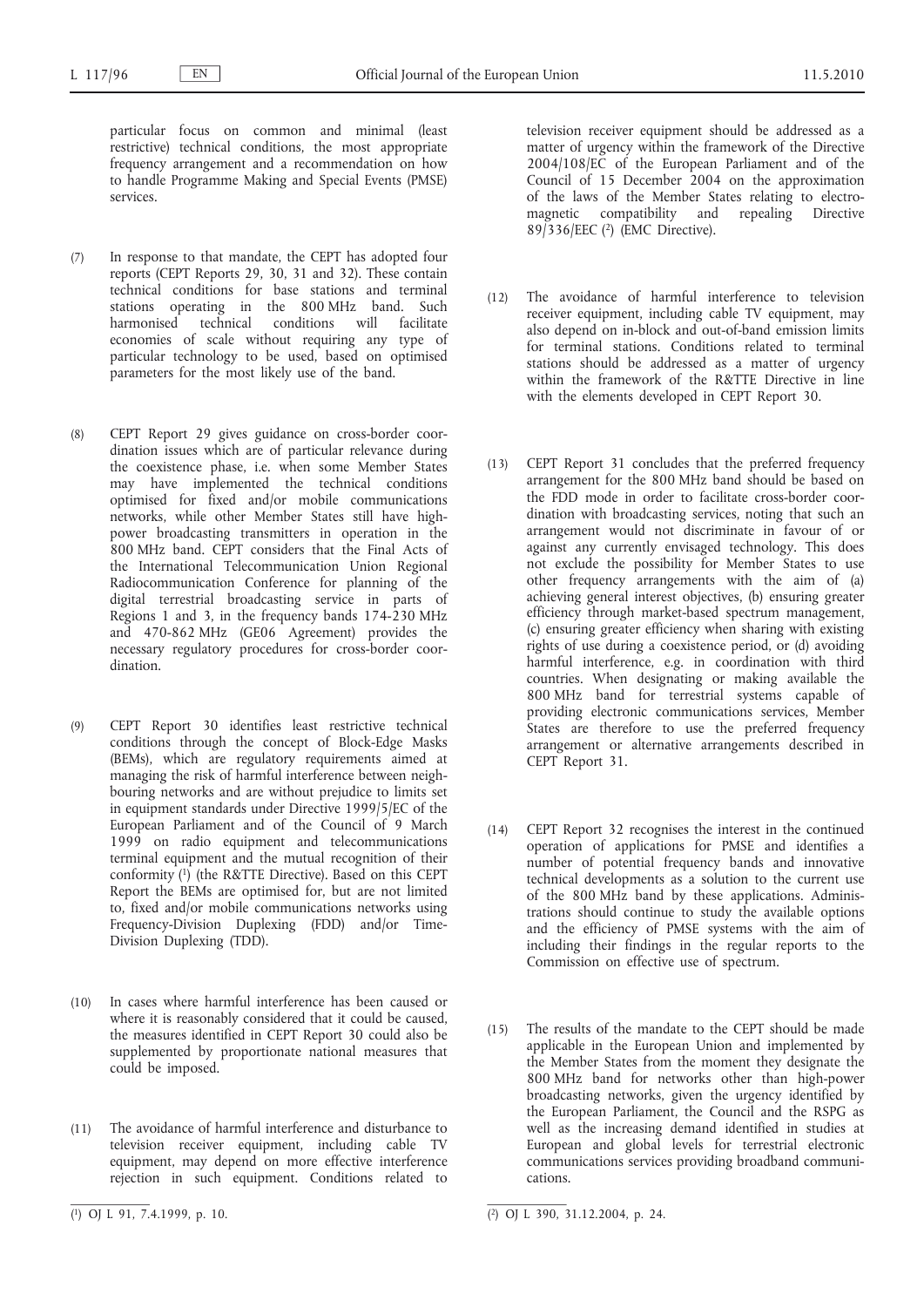- (16) While there is an urgent need to have common technical conditions for the efficient use of the 800 MHz band by systems capable of providing electronic communications services, in order to ensure that any action taken in the immediate future by one or more Member States does not diminish the benefit of a harmonised European approach, the timing has direct implications for the organisation of broadcasting services by Member States in their national territories.
- (17) Member States may decide individually whether and at what point in time they designate or make available the 800 MHz band for networks other than high-power broadcasting networks, and this Decision is without prejudice to the use of the 800 MHz band for public order and public security purposes and defence in some Member States.
- (18) No deadline should be defined by the Commission by which the Member States must allow the use of the 800 MHz band for systems capable of providing electronic communications services; this will be decided if and when appropriate by the Parliament and Council, upon a proposal from the Commission.
- (19) The designation and making available of the 800 MHz band in accordance with the results of the mandate to the CEPT recognises the fact that there are other radio applications not covered by this Decision. In so far as coexistence with a radio application is not addressed in CEPT Reports 29, 30, 31 or 32, appropriate sharing criteria for coexistence may be based on national considerations.
- (20) Optimal use of the 800 MHz band in cases where neighbouring Member States or third countries have decided on different uses will require constructive coordination of cross-border transmissions with the objective of an innovative approach by all parties, taking into account the RSPG opinions of 19 June 2008 on spectrum issues concerning outer EU borders and of 18 September 2009 on the digital dividend. Member States should have due regard for the need to coordinate with Member States that continue to avail of existing highpower broadcasting rights. They should also facilitate future reorganisation of the 800 MHz band to allow, in the long term, optimum use by low- and medium-power systems capable of providing electronic communications services. In the particular case of coexistence with aeronautical radio navigation systems, which requires technical measures in addition to BEMs, Member States should develop bilateral or multilateral agreements.
- (21) The use of the 800 MHz band by other existing applications in third countries can limit the introduction and

use of this band for terrestrial systems capable of providing electronic communications services in several Member States, and this will have to be taken into account in any future decision to set a deadline by which the Member States must allow the use of the 800 MHz band for such terrestrial systems. Information on such limitations will be notified to the Commission pursuant to Article 7 and Article 6(2) of the Radio Spectrum Decision and published in accordance with Article 5 of this Decision.

- (22) In order to ensure effective use of the 800 MHz band also in the longer term, administrations should continue to study solutions that may increase efficiency and innovative use. Such studies should be taken into account when considering a review of this Decision.
- (23) The measures provided for in this Decision are in accordance with the opinion of the Radio Spectrum Committee,

HAS ADOPTED THIS DECISION:

### *Article 1*

This Decision aims to harmonise the technical conditions for the availability and efficient use of the 790-862 MHz band (800 MHz band) for terrestrial systems capable of providing electronic communications services in the European Union.

#### *Article 2*

1. When they designate or make available the 800 MHz band for networks other than high-power broadcasting networks, Member States shall do so, on a non-exclusive basis, for terrestrial systems capable of providing electronic communications services in compliance with the parameters set out in the Annex to this Decision.

2. Member States shall ensure that systems referred to in paragraph 1 give appropriate protection to systems in adjacent bands.

3. Member States shall facilitate cross-border coordination agreements with the aim of enabling the operation of systems referred to in paragraph 1, taking into account existing regulatory procedures and rights.

4. Member States shall not be bound to implement the obligations under this Decision in geographic areas where spectrum coordination with third countries requires a deviation from the parameters set out in the Annex to this Decision, provided that they notify the relevant information to the Commission, including the affected geographic areas, and publish it pursuant to Radio Spectrum Decision. Member States shall make all practicable efforts to resolve such deviations and inform the Commission thereof.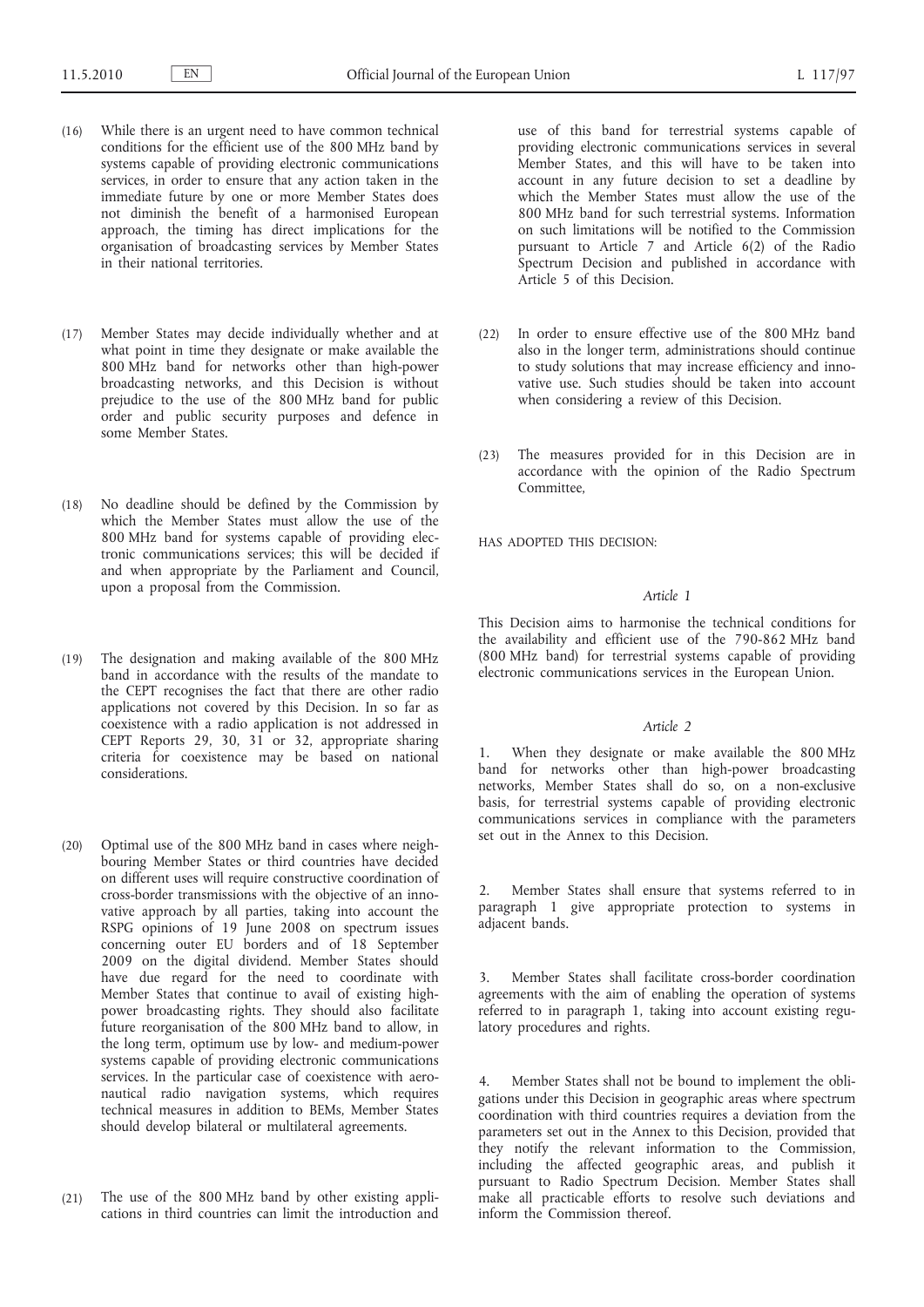# *Article 3*

Member States shall keep the use of the 800 MHz band under scrutiny and report their findings to the Commission upon request. The Commission shall, were appropriate, proceed to a review of this Decision.

# *Article 4*

This Decision is addressed to the Member States.

Done at Brussels, 6 May 2010.

*For the Commission* Neelie KROES *Vice-President*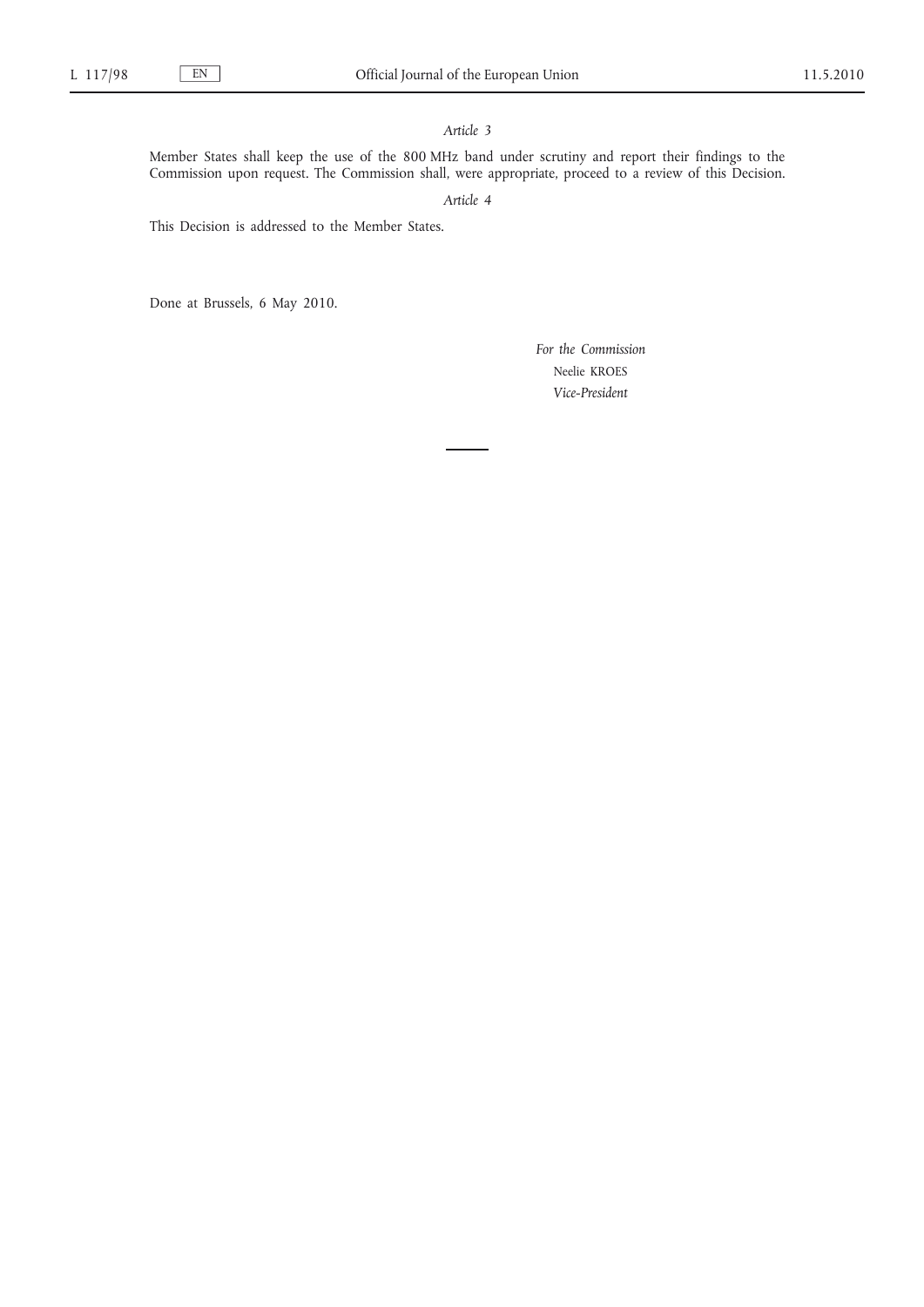#### *ANNEX*

#### **PARAMETERS REFERRED TO IN ARTICLES**

The technical conditions presented in this Annex are in the form of frequency arrangements and block-edge masks (BEMs). A BEM is an emission mask that is defined, as a function of frequency, relative to the edge of a block of spectrum for which rights of use are granted to an operator. It consists of in-block and out-of-block components which specify the permitted emission levels over frequencies inside and outside the licensed block of spectrum, respectively.

The BEM levels are built up by combining the values listed in the tables below in such a way that the limit at any frequency is given by the highest (least stringent) value of (a) the baseline requirements, (b) the transition requirements, and (c) the in-block requirements (where appropriate). The BEMs are presented as upper limits on the mean equivalent isotropically radiated power (EIRP) or total radiated power (TRP)  $\binom{1}{1}$  over an averaging time interval, and over a measurement frequency bandwidth. In the time domain, the EIRP or TRP is averaged over the active portions of signal bursts and corresponds to a single power control setting. In the frequency domain, the EIRP or TRP is determined over the measurement bandwidth specified in the following tables (2). In general, and unless stated otherwise, the BEM levels correspond to the power radiated by the relevant device irrespective of the number of transmit antennas, except in the case of transition requirements for base stations, which are specified per antenna.

BEMs shall be applied as an essential component of the technical conditions necessary to ensure coexistence between services at national level. However, it should be understood that the derived BEMs do not always provide the required level of protection of victim services and additional mitigation techniques would need to be applied in a proportionate manner at national level in order to resolve any remaining cases of interference.

Member States shall also ensure that operators of terrestrial systems capable of providing electronic communications services in the 800 MHz band can use less stringent technical parameters than those set out below provided that the use of these parameters is agreed among all affected parties and that these operators continue to comply with the technical conditions applicable for the protection of other services, applications or networks and with obligations resulting from cross-border coordination.

Equipment operating in this band may also make use of power limits other than those set out below provided that appropriate mitigation techniques are applied which comply with Directive 1999/5/EC and which offer at least an equivalent level of protection to that provided by these technical parameters.

The term block edge refers to the frequency boundary of an authorised right of use. The term band edge refers to the boundary of a range of frequencies designated for a certain use.

#### A. **General parameters**

- 1. Within the band 790-862 MHz the frequency arrangement shall be as follows:
	- (a) the assigned block sizes shall be in multiples of 5 MHz;
	- (b) the duplex mode of operation shall be FDD with the following arrangements. The duplex spacing shall be 41 MHz with base station transmission (down link) located in the lower part of the band starting at 791 MHz and finishing at 821 MHz and terminal station transmission (up link) located in the upper part of the band starting at 832 MHz and finishing at 862 MHz.
- 2. Notwithstanding Part A(1), but provided the technical conditions of Part B and Part C of this Annex are applied, Member States may implement alternative frequency arrangements with the aim of (a) achieving general interest objectives, (b) ensuring greater efficiency through market-based spectrum management, (c) ensuring greater efficiency when sharing with existing rights of use during a coexistence period, or (d) avoiding interference.

### B. **Technical conditions for FDD or TDD base stations (BS)**

1. In-block limits:

An in-block EIRP limit for base stations is not obligatory. However, Member States may set limits and, unless otherwise justified, such limits would normally lie within the range 56 dBm/5 MHz to 64 dBm/5 MHz.

2. Out-of-block limits:

<sup>(</sup> 1) TRP is a measure of how much power the antenna actually radiates. The TRP is defined as the integral of the power transmitted in different directions over the entire radiation sphere.

<sup>(</sup> 2) The actual measurement bandwidth of the measurement equipment used for purposes of compliance testing may be smaller than the measurement bandwidth provided in the tables.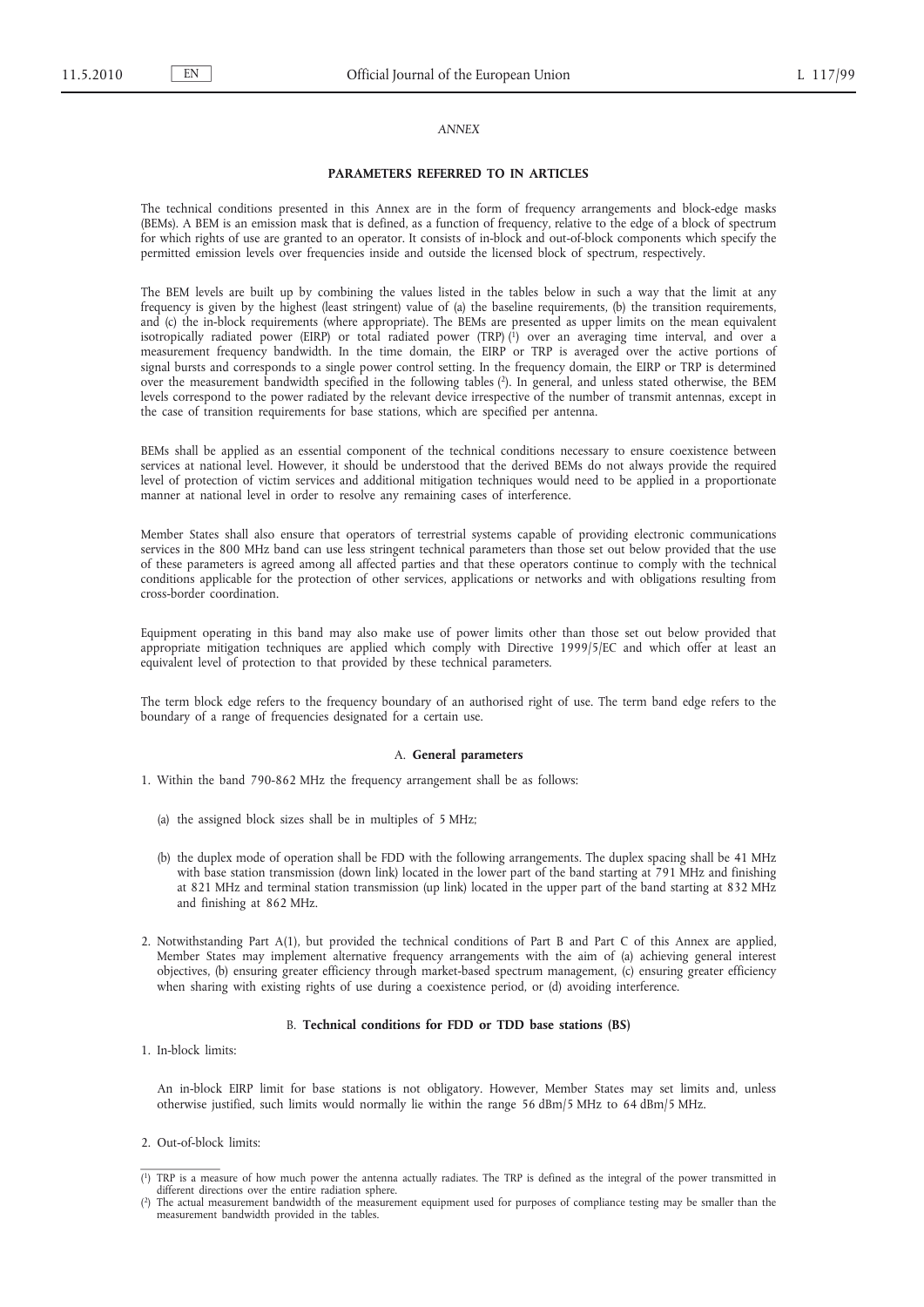|--|--|

**Baseline requirements — BS BEM out-of-block EIRP limits**

| Frequency range of out-of-block emissions | Maximum mean out-of-block EIRP | Measurement bandwidth |
|-------------------------------------------|--------------------------------|-----------------------|
| Frequencies used for FDD uplink           | – 49.5 dBm                     | 5 MHz                 |
| Frequencies used for TDD                  | – 49.5 dBm                     | 5 MHz                 |

## *Table 2*

**Transition requirements — BS BEM out-of-block EIRP limits per antenna** (3) **over frequencies of FDD downlink and TDD**

| Frequency range of out-of-block emissions | Maximum mean out-of-block EIRP | Measurement bandwidth |
|-------------------------------------------|--------------------------------|-----------------------|
| $-10$ to $-5$ MHz from lower block edge   | 18 dBm                         | 5 MHz                 |
| - 5 to 0 MHz from lower block edge        | $22$ dBm                       | 5 MHz                 |
| 0 to $+5$ MHz from upper block edge       | $22$ dBm                       | 5 MHz                 |
| + 5 to + 10 MHz from upper block edge     | 18dBm                          | 5 MHz                 |
| Remaining FDD downlink frequencies        | $11$ dBm                       | 1 MHz                 |

## *Table 3*

## **Transition requirements — BS BEM out-of-block EIRP limits per antenna** (4) **over frequencies used as guard band**

| Frequency range of out-of-block emissions                                                | Maximum mean out-of-block EIRP | Measurement Bandwidth |
|------------------------------------------------------------------------------------------|--------------------------------|-----------------------|
| Guard band between broadcasting band edge at<br>790 MHz and FDD downlink band edge (1)   | 17,4 dBm                       | 1 MHz                 |
| Guard band between broadcasting band edge at<br>790 MHz and TDD band edge                | 15 dBm                         | 1 MHz                 |
| Guard band between FDD downlink band edge<br>and FDD uplink band edge (duplex gap) $(2)$ | $15$ dBm                       | 1 MHz                 |
| Guard band between FDD downlink band edge<br>and TDD band edge                           | $15$ dBm                       | 1 MHz                 |
| Guard band between FDD uplink band edge and<br>TDD band edge                             | $15$ dBm                       | 1 MHz                 |
| $(1)$ 790 MHz to 791 MHz for the frequency arrangement described in Part A(1).           |                                |                       |

( 2) 821 MHz to 832 MHz for the frequency arrangement described in Part A(1).

 $\overline{\phantom{a}}$ 

<sup>(</sup> 3) For one to four antennas. ( 4) See footnote 3.